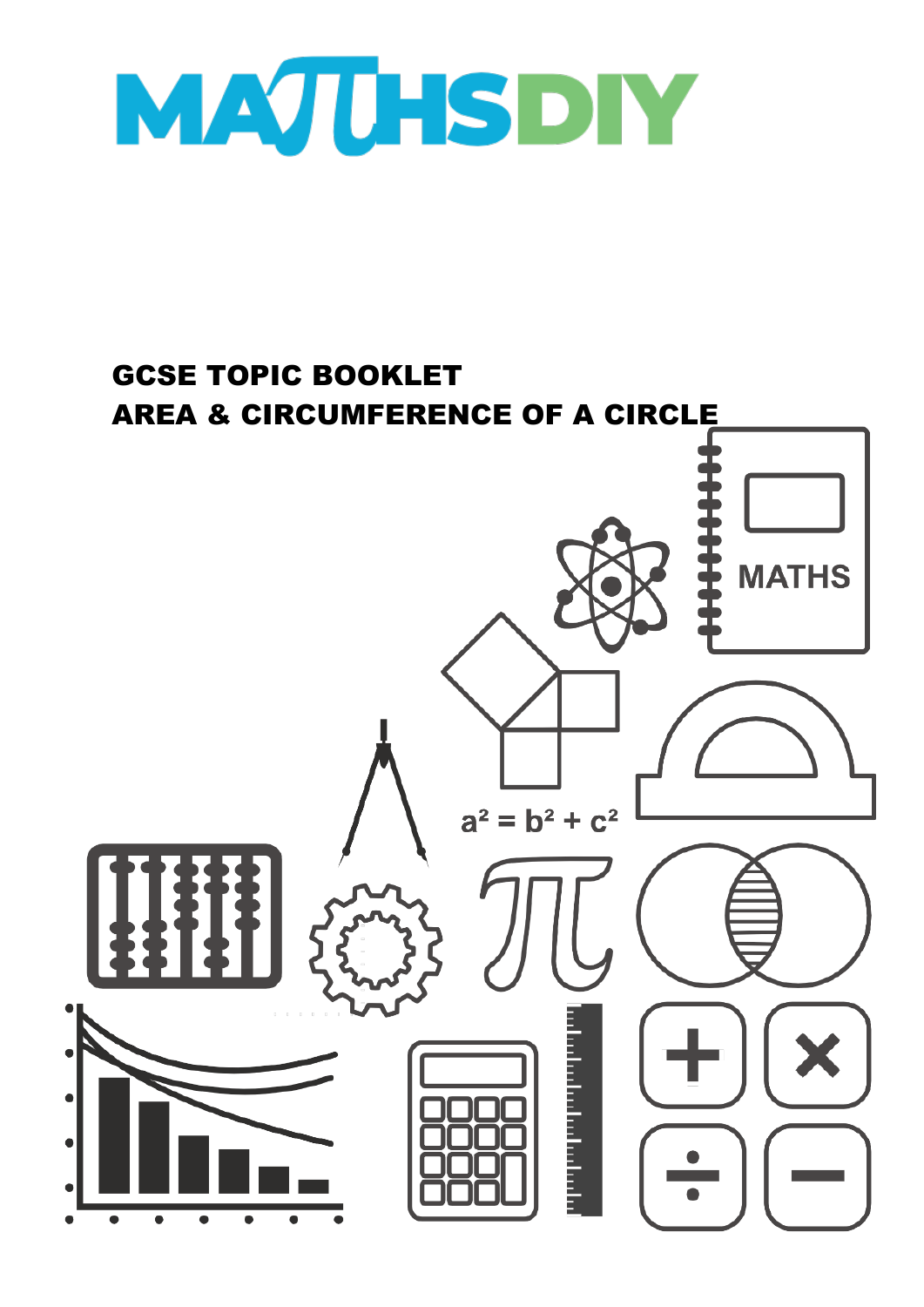|                 | 1. | A circular mat has a radius of 9cm.                                                                                        |     |
|-----------------|----|----------------------------------------------------------------------------------------------------------------------------|-----|
| <b>NAJUHSDI</b> | a) | Calculate the area of one surface of the table mat.                                                                        |     |
|                 |    |                                                                                                                            |     |
|                 |    |                                                                                                                            |     |
|                 |    |                                                                                                                            | (2) |
|                 | b) | Calculate the perimeter of the table mat.                                                                                  |     |
|                 |    |                                                                                                                            |     |
|                 |    |                                                                                                                            |     |
|                 |    |                                                                                                                            | (2) |
|                 | 2. | Elliot measures the diameter of a £2 coin and finds it to be 28mm. Clearly stating<br>the units of your answers, calculate |     |
|                 | a) | the circumference of his £2 coin, giving your answer to an appropriate degree of<br>accuracy.                              |     |
|                 |    |                                                                                                                            |     |
|                 |    |                                                                                                                            |     |
|                 |    |                                                                                                                            | (3) |
|                 | b) | the area of one circular face of his £2 coin.                                                                              |     |
|                 |    |                                                                                                                            |     |
|                 |    |                                                                                                                            |     |
|                 |    |                                                                                                                            |     |

 $(3)$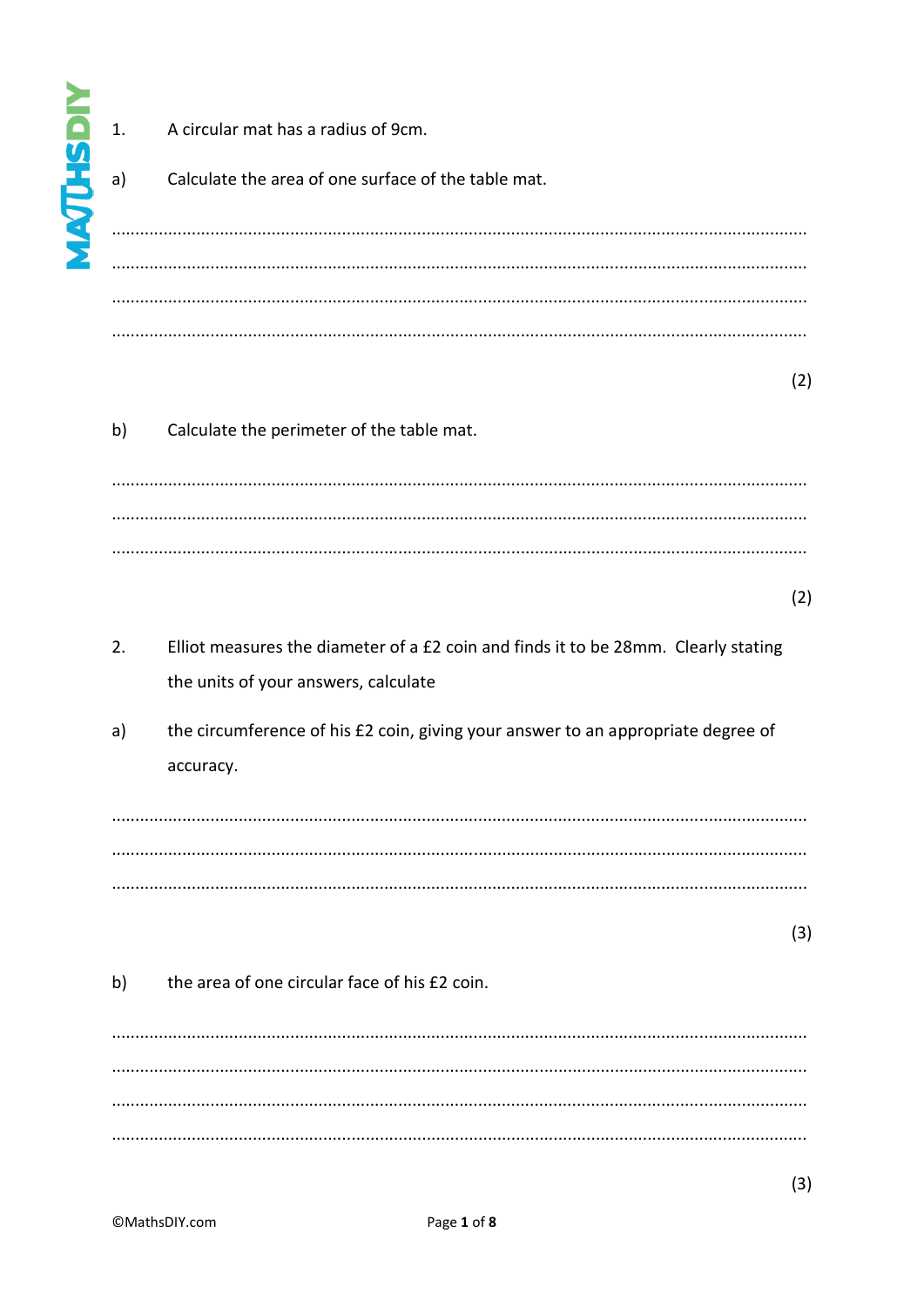- **WURHSDIY** 
	- A circular pond has a radius of 6.5m.  $\overline{3}$ .
	- Find the circumference of the pond, giving your answer to an appropriate degree of  $a)$ accuracv.

 $(3)$ 

 $b)$ Calculate the area of the surface of the pond, stating clearly the units of your answer.

 $(3)$ 

 $\overline{4}$ . In both parts (a) and (b) of this question you should state the units of your answer and give your answer to an appropriate degree of accuracy.

A circular pond has a radius of 8.2m.

Find the perimeter of the pond.  $a)$ 

 $(3)$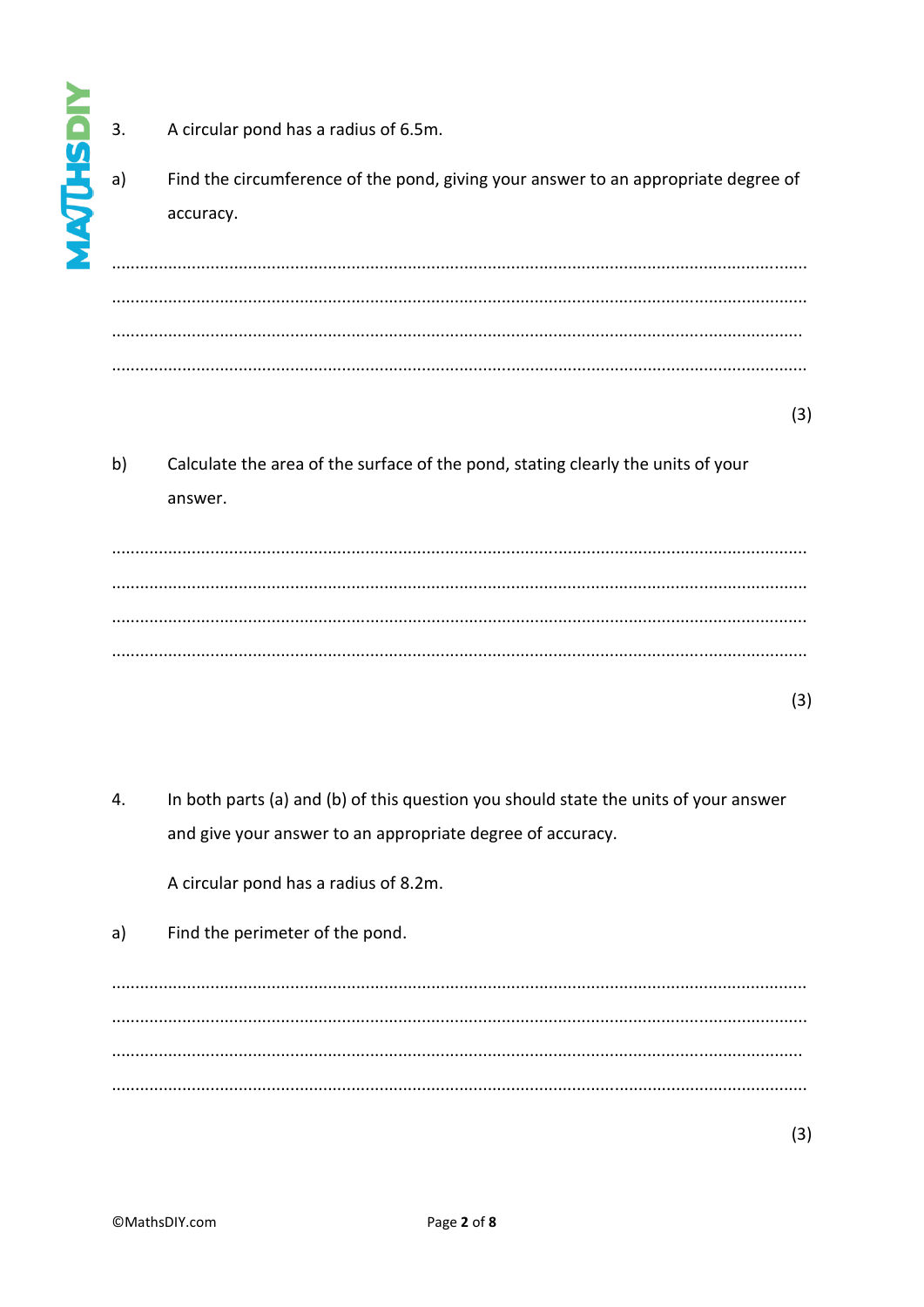$b)$ 

Calculate the area of the surface of the pond.

5. Jonathan measures the radius of a circular pond as 4.6m. Calculate the circumference of the pond, giving your answer to an appropriate degree of accuracy. 

6. Calculate the perimeter of this shape.

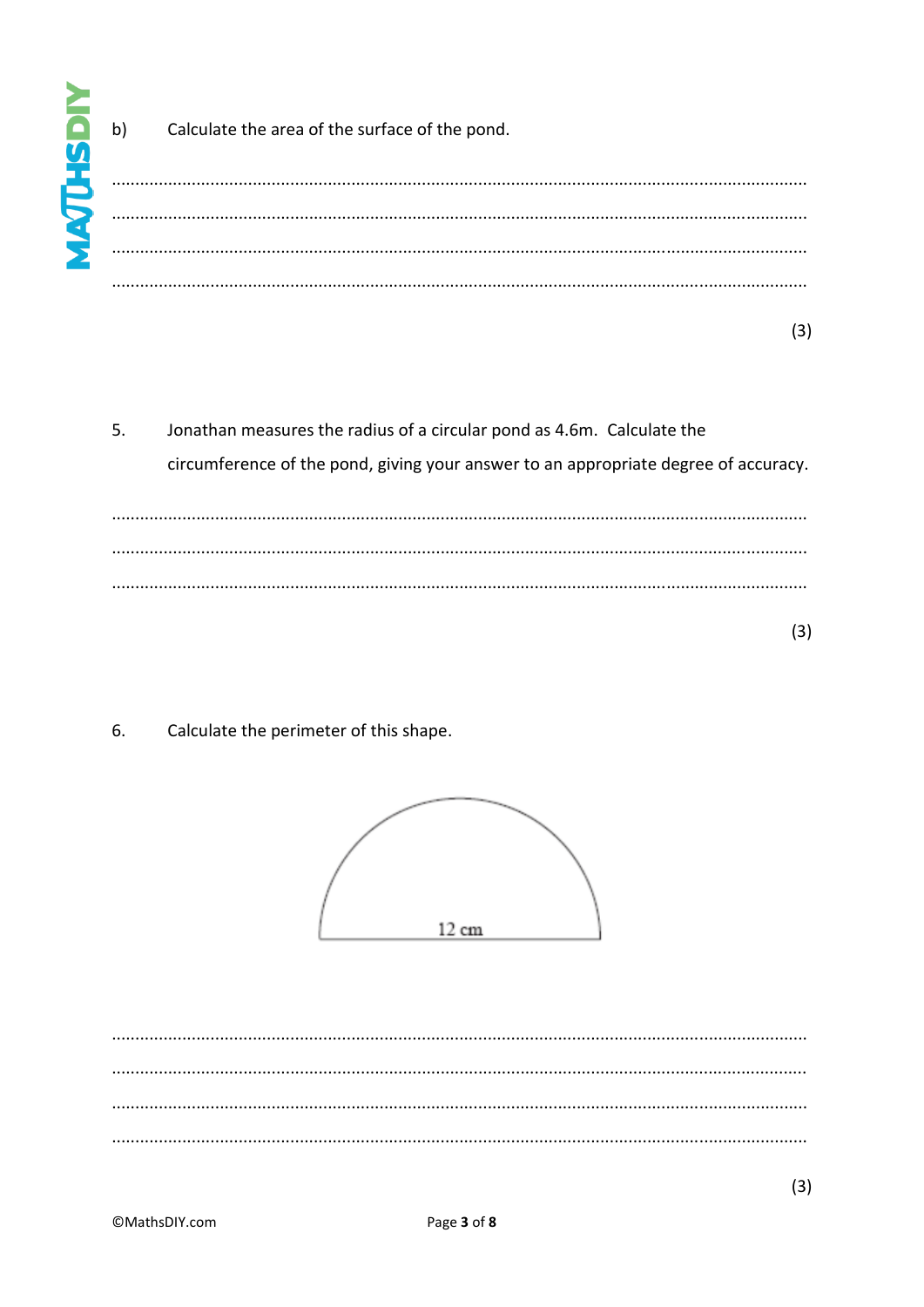A square has a perimeter of 80 cm.<br>A circle fits exactly inside the square, as shown in the diagram.



Calculate the circumference of the circle. Give your answer correct to 1 decimal place. You must show your working.

 $[4]$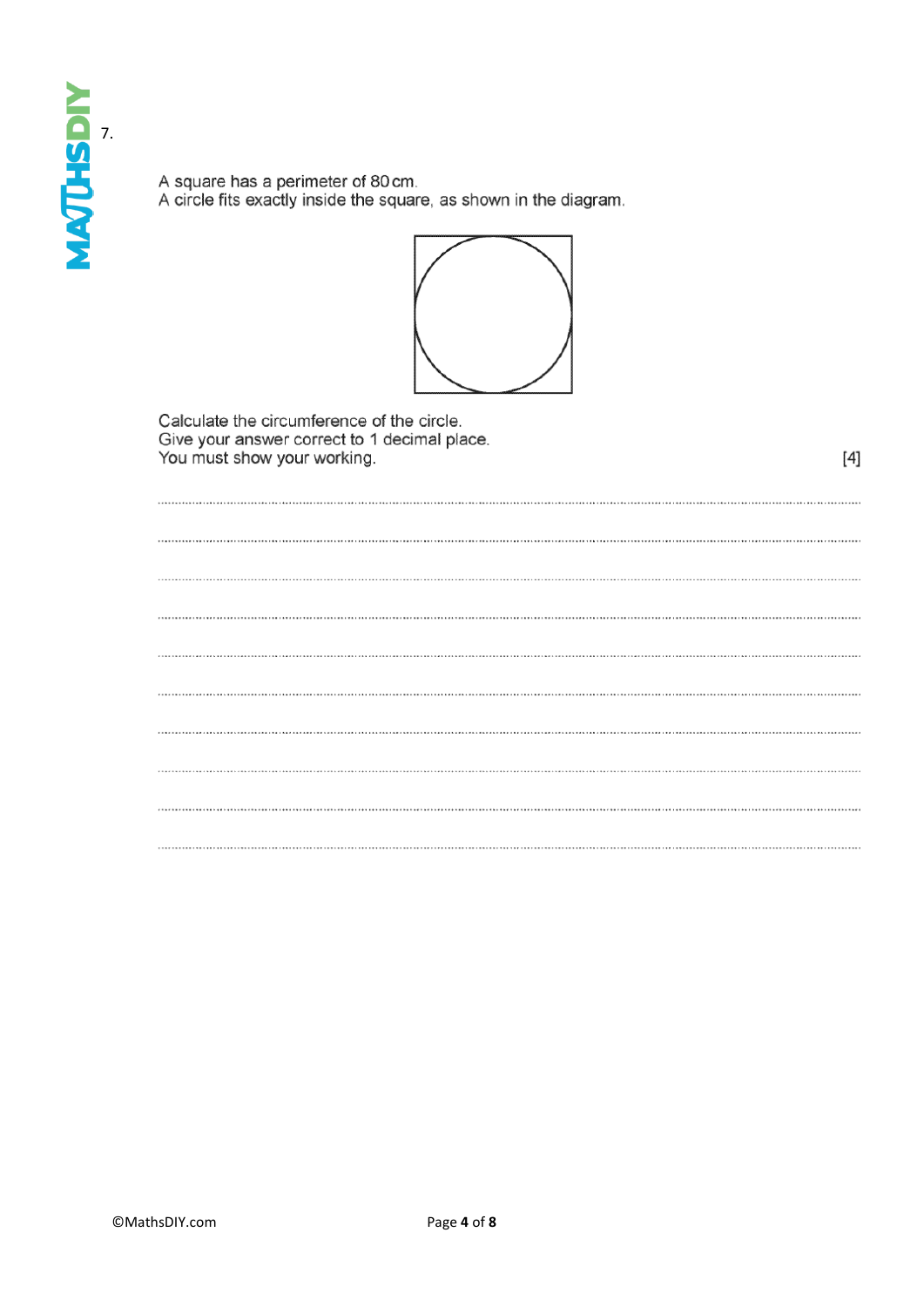The shape below shows a semi circle attached to a rectangle.  $(a)$ 



Diagram not drawn to scale

| [6]   | The radius of the semi circle is 6.1 cm and the length $BC = 16.7$ cm.<br>Calculate the area of the shape. |     |
|-------|------------------------------------------------------------------------------------------------------------|-----|
|       |                                                                                                            |     |
|       |                                                                                                            |     |
|       |                                                                                                            |     |
|       |                                                                                                            |     |
|       |                                                                                                            |     |
|       |                                                                                                            |     |
|       |                                                                                                            |     |
| $[2]$ | A circle has a circumference of $24\pi$ cm.<br>Calculate the radius of the circle.                         | (b) |
|       |                                                                                                            |     |
|       |                                                                                                            |     |
|       |                                                                                                            |     |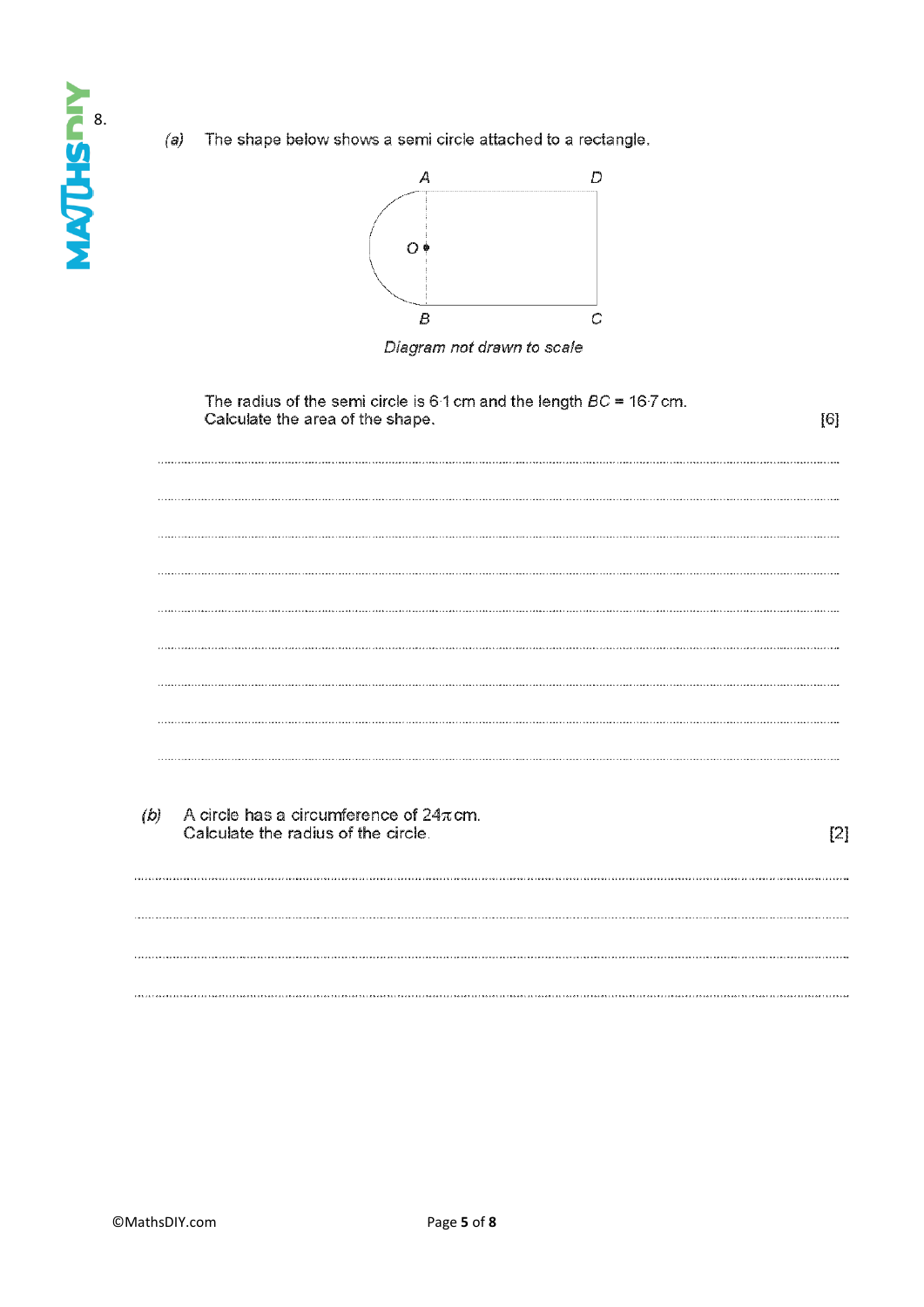A company has a large semicircle as part of its logo. The company plans to paint the logo onto one of the walls of its headquarters. One tin of paint covers 15 m<sup>2</sup>.

Calculate the number of tins of paint that the company needs to buy to paint a semicircle of radius 6.3m onto the wall.  $[4]$ 



Diagram not drawn to scale

tangan na manang kalamang mga na kalamang na mga mga nagang na nagang na mga mga nagang ng mga nagang na magan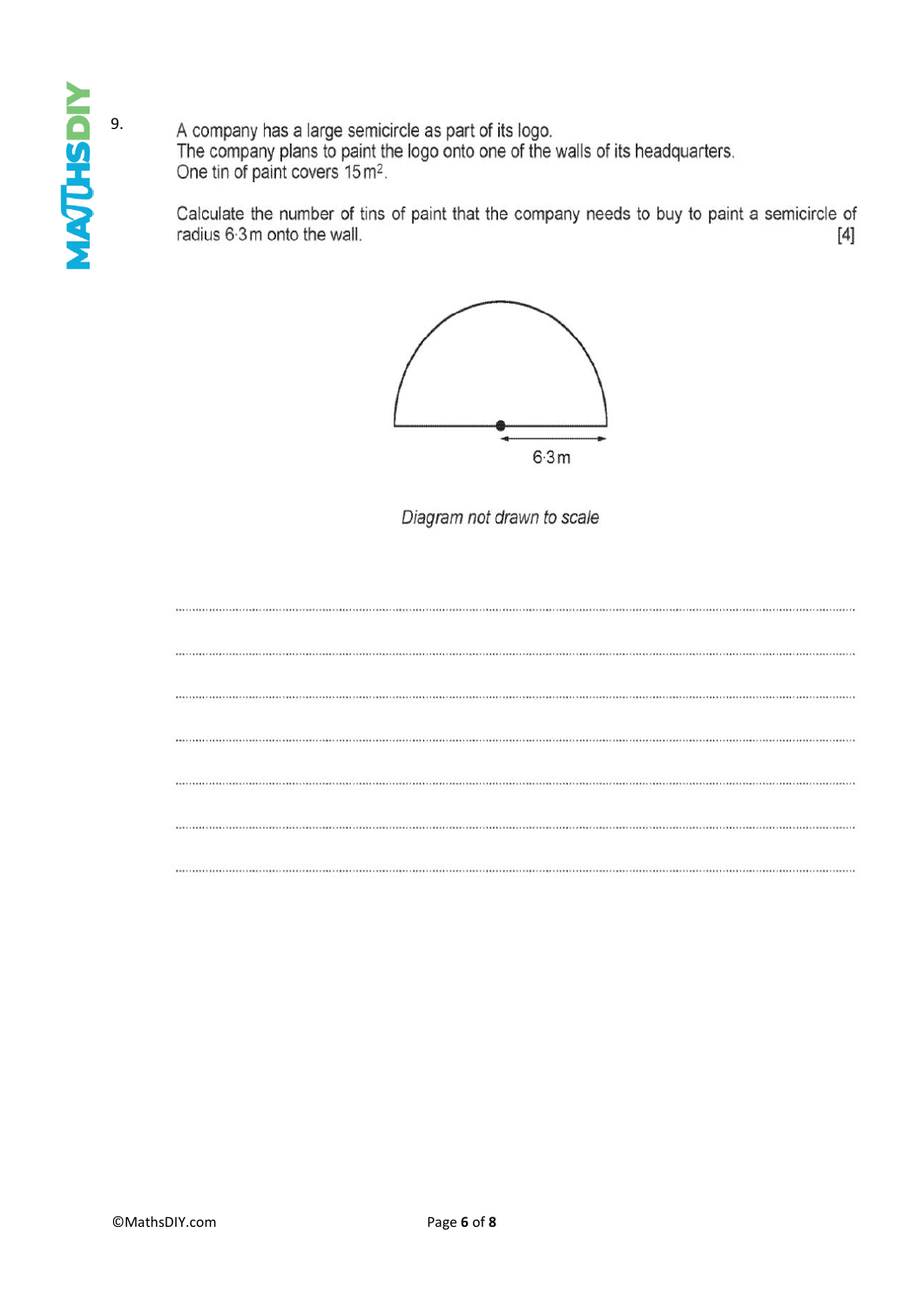10.

**MAQUESDIY** 



Diagram not drawn to scale

In the diagram above, the circle has a diameter of 12 cm.<br>Calculate the area of the shaded part.